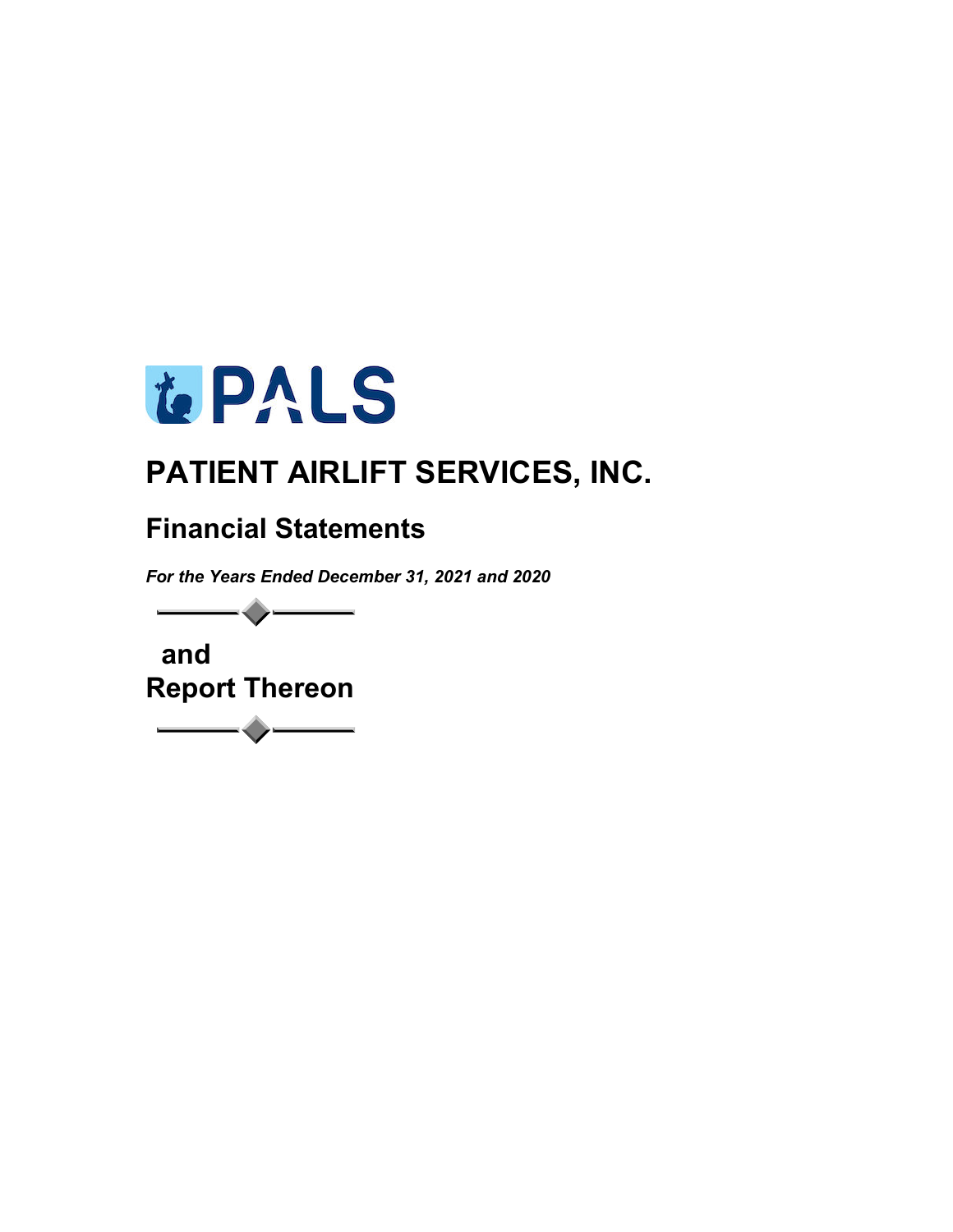## **TABLE OF CONTENTS** For the Years Ended December 31, 2021 and 2020

|                             | Page |
|-----------------------------|------|
|                             |      |
| <b>Financial Statements</b> |      |
|                             |      |
|                             |      |
|                             |      |
|                             |      |
|                             |      |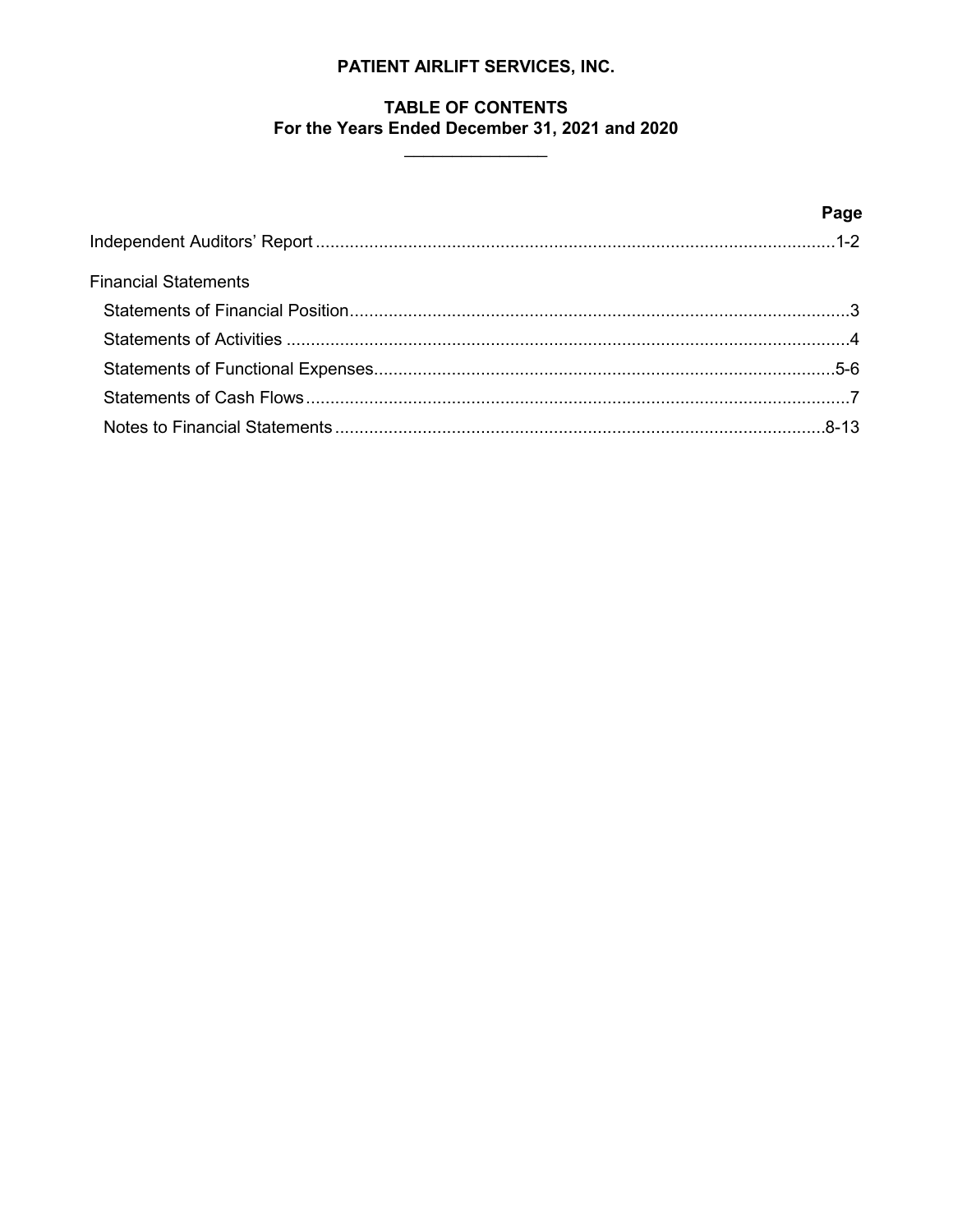

### **INDEPENDENT AUDITORS' REPORT**

To the Board of Directors of the Patient AirLift Services, Inc.

## *Opinion*

We have audited the financial statements of Patient AirLift Services, Inc., which comprise the statements of financial position as of December 31, 2021 and 2020, and the related statements of activities, functional expenses and cash flows for the years then ended, and the related notes to the financial statements.

In our opinion, the accompanying financial statements present fairly, in all material respects, the financial position of Patient AirLift Services, Inc. as of December 31, 2021 and 2020, and the changes in its net assets and its cash flows for the years then ended in accordance with accounting principles generally accepted in the United States of America.

### *Basis for Opinion*

We conducted our audits in accordance with auditing standards generally accepted in the United States of America (GAAS). Our responsibilities under those standards are further described in the Auditors' Responsibilities for the Audit of the Financial Statements section of our report. We are required to be independent of Patient AirLift Services, Inc. and to meet our other ethical responsibilities in accordance with the relevant ethical requirements relating to our audits. We believe that the audit evidence we have obtained is sufficient and appropriate to provide a basis for our audit opinion.

### *Responsibilities of Management for the Financial Statements*

Management is responsible for the preparation and fair presentation of the financial statements in accordance with accounting principles generally accepted in the United States of America, and for the design, implementation, and maintenance of internal control relevant to the preparation and fair presentation of financial statements that are free from material misstatement, whether due to fraud or error.

In preparing the financial statements, management is required to evaluate whether there are conditions or events, considered in the aggregate, that raise substantial doubt about Patient AirLift Services, Inc.'s ability to continue as a going concern within one year after the date that the financial statements are available to be issued.

**- 1 -**

**MARCUMGROUP** MEMBER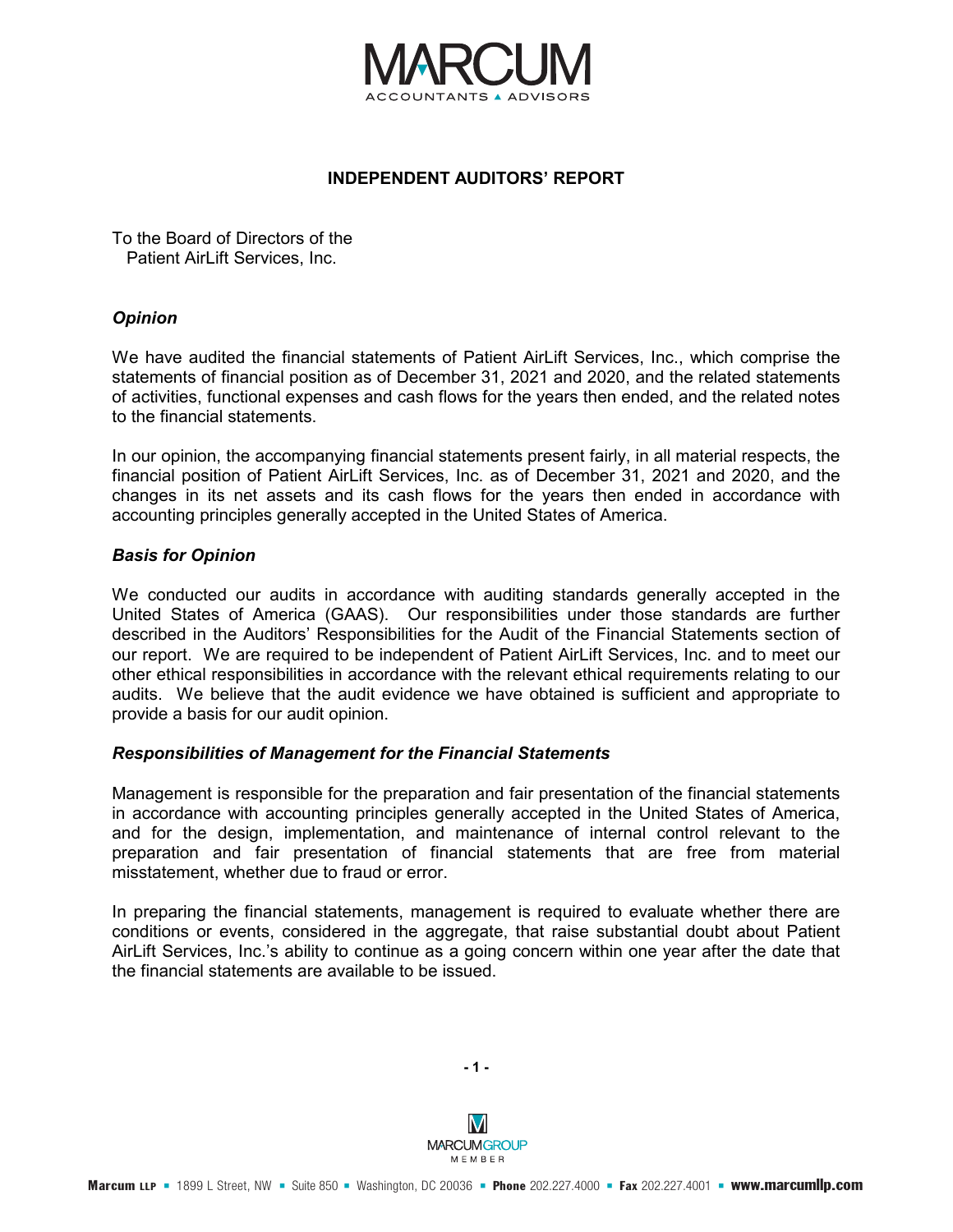## *Auditors' Responsibilities for the Audit of the Financial Statements*

Our objectives are to obtain reasonable assurance about whether the financial statements as a whole are free from material misstatement, whether due to fraud or error, and to issue an auditors' report that includes our opinion. Reasonable assurance is a high level of assurance but is not absolute assurance and therefore is not a guarantee that an audit conducted in accordance with GAAS will always detect a material misstatement when it exists. The risk of not detecting a material misstatement resulting from fraud is higher than for one resulting from error, as fraud may involve collusion, forgery, intentional omissions, misrepresentations, or the override of internal control. Misstatements are considered material if there is a substantial likelihood that, individually or in the aggregate, they would influence the judgment made by a reasonable user based on the financial statements.

In performing an audit in accordance with GAAS, we:

- Exercise professional judgment and maintain professional skepticism throughout the audit.
- Identify and assess the risks of material misstatement of the financial statements, whether due to fraud or error, and design and perform audit procedures responsive to those risks. Such procedures include examining, on a test basis, evidence regarding the amounts and disclosures in the financial statements.
- Obtain an understanding of internal control relevant to the audit in order to design audit procedures that are appropriate in the circumstances, but not for the purpose of expressing an opinion on the effectiveness of Patient AirLift Services, Inc.'s internal control. Accordingly, no such opinion is expressed.
- Evaluate the appropriateness of accounting policies used and the reasonableness of significant accounting estimates made by management, as well as evaluate the overall presentation of the financial statements.
- Conclude whether, in our judgment, there are conditions or events, considered in the aggregate, that raise substantial doubt about Patient AirLift Services, Inc.'s ability to continue as a going concern for a reasonable period of time.

We are required to communicate with those charged with governance regarding, among other matters, the planned scope and timing of the audit, significant audit findings, and certain internal control related matters that we identified during the audit.

Marcum LLP

Washington, DC April 1, 2022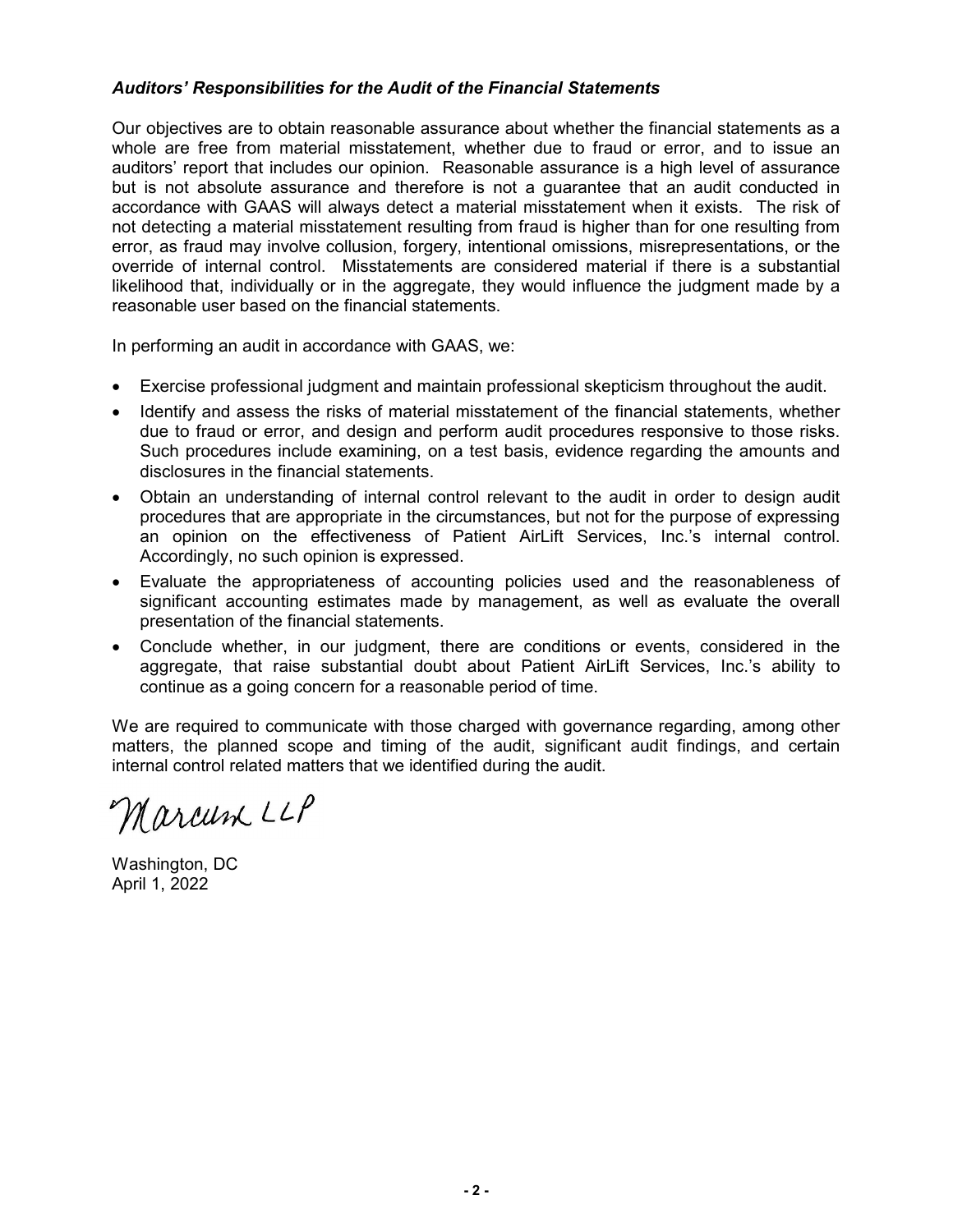## **STATEMENTS OF FINANCIAL POSITION December 31, 2021 and 2020**

 $\overline{\phantom{a}}$  , where  $\overline{\phantom{a}}$ 

|                                          | 2021            | 2020            |
|------------------------------------------|-----------------|-----------------|
| <b>ASSETS</b>                            |                 |                 |
| Cash and cash equivalents                | 1,431,784<br>\$ | \$<br>1,275,247 |
| Contributions receivable                 | 37,310          | 42,595          |
| Prepaid expenses and other assets        | 65,691          | 67,854          |
| Property and equipment, net              | 1,761           | 63,301          |
| <b>TOTAL ASSETS</b>                      | 1,536,546<br>\$ | 1,448,997<br>\$ |
| <b>LIABILITIES AND NET ASSETS</b>        |                 |                 |
| Liabilities                              |                 |                 |
| Accounts payable and accrued expenses    | \$<br>101,777   | \$<br>117,375   |
| Refundable advance                       |                 | 1,235           |
| Paycheck Protection Program loan payable |                 | 169,390         |
| <b>TOTAL LIABILITIES</b>                 | 101,777         | 288,000         |
| <b>Net Assets</b>                        |                 |                 |
| Without donor restrictions               | 1,139,769       | 1,016,997       |
| With donor restrictions                  | 295,000         | 144,000         |
| <b>TOTAL NET ASSETS</b>                  | 1,434,769       | 1,160,997       |
| <b>TOTAL LIABILITIES AND NET ASSETS</b>  | 1,536,546<br>\$ | 1,448,997<br>\$ |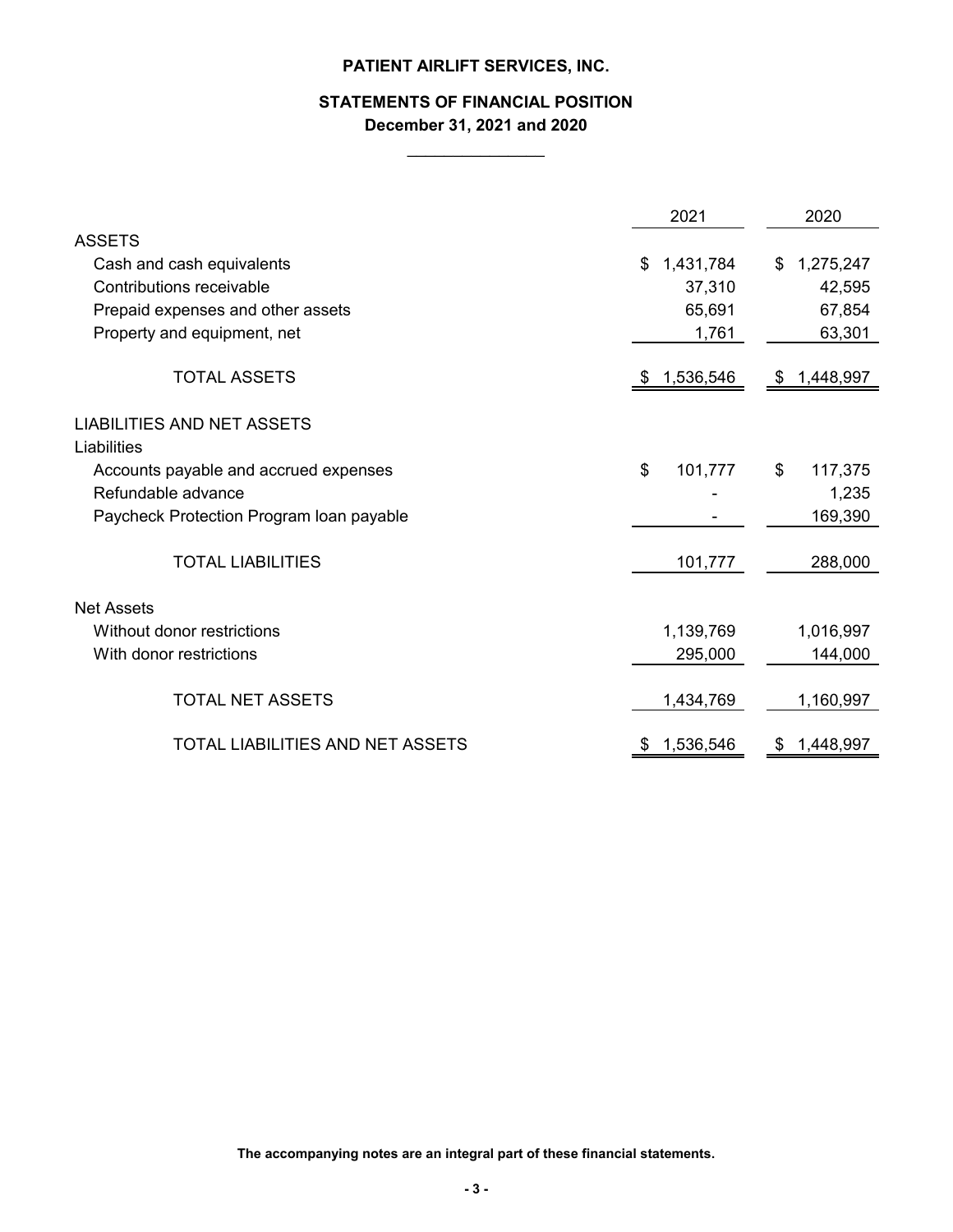## **STATEMENTS OF ACTIVITIES For the Years Ended December 31, 2021 and 2020**

 $\frac{1}{2}$  ,  $\frac{1}{2}$  ,  $\frac{1}{2}$  ,  $\frac{1}{2}$  ,  $\frac{1}{2}$  ,  $\frac{1}{2}$  ,  $\frac{1}{2}$  ,  $\frac{1}{2}$  ,  $\frac{1}{2}$  ,  $\frac{1}{2}$  ,  $\frac{1}{2}$  ,  $\frac{1}{2}$  ,  $\frac{1}{2}$  ,  $\frac{1}{2}$  ,  $\frac{1}{2}$  ,  $\frac{1}{2}$  ,  $\frac{1}{2}$  ,  $\frac{1}{2}$  ,  $\frac{1$ 

|                                                                                                                                             |                                              | 2021                                 |                                   |                                         | 2020                                 |                          |
|---------------------------------------------------------------------------------------------------------------------------------------------|----------------------------------------------|--------------------------------------|-----------------------------------|-----------------------------------------|--------------------------------------|--------------------------|
|                                                                                                                                             | Without<br>Donor<br><b>Restrictions</b>      | With<br>Donor<br><b>Restrictions</b> | Total                             | Without<br>Donor<br><b>Restrictions</b> | With<br>Donor<br><b>Restrictions</b> | Total                    |
| PUBLIC SUPPORT AND REVENUE<br>Contributions<br>Special events, net of direct costs<br>Other income<br>Net assets released from restrictions | 3,360,444<br>\$<br>559,738<br>325<br>144,000 | \$<br>295,000<br>(144,000)           | \$<br>3,655,444<br>559,738<br>325 | \$<br>2,845,650<br>3,598<br>15,000      | \$<br>144,000<br>(15,000)            | \$<br>2,989,650<br>3,598 |
| <b>TOTAL PUBLIC SUPPORT</b><br><b>AND REVENUE</b>                                                                                           | 4,064,507                                    | 151,000                              | 4,215,507                         | 2,864,248                               | 129,000                              | 2,993,248                |
| <b>EXPENSES</b><br><b>Program Services</b>                                                                                                  | 3,556,602                                    |                                      | 3,556,602                         | 2,394,366                               |                                      | 2,394,366                |
| <b>Supporting Services:</b><br>Fundraising<br>General and administrative                                                                    | 414,578<br>139,945                           |                                      | 414,578<br>139,945                | 542,508<br>246,310                      |                                      | 542,508<br>246,310       |
| <b>Total Supporting Services</b>                                                                                                            | 554,523                                      |                                      | 554,523                           | 788,818                                 |                                      | 788,818                  |
| <b>TOTAL EXPENSES</b><br>Change in net assets before other activities                                                                       | 4,111,125<br>(46, 618)                       | 151,000                              | 4,111,125<br>104,382              | 3,183,184<br>(318, 936)                 | 129,000                              | 3,183,184<br>(189, 936)  |
| <b>OTHER ACTIVITIES</b><br>Forgiveness of loan payable                                                                                      | 169,390                                      |                                      | 169,390                           |                                         |                                      |                          |
| <b>TOTAL OTHER ACTIVITIES</b>                                                                                                               | 169,390                                      |                                      | 169,390                           |                                         |                                      |                          |
| <b>CHANGE IN NET ASSETS</b>                                                                                                                 | 122,772                                      | 151,000                              | 273,772                           | (318, 936)                              | 129,000                              | (189, 936)               |
| NET ASSETS, BEGINNING OF YEAR                                                                                                               | 1,016,997                                    | 144,000                              | 1,160,997                         | 1,335,933                               | 15,000                               | 1,350,933                |
| NET ASSETS, END OF YEAR                                                                                                                     | 1,139,769<br>\$                              | \$<br>295,000                        | \$<br>1,434,769                   | \$<br>1,016,997                         | \$<br>144,000                        | \$<br>1,160,997          |

**The accompanying notes are an integral part of these financial statements.**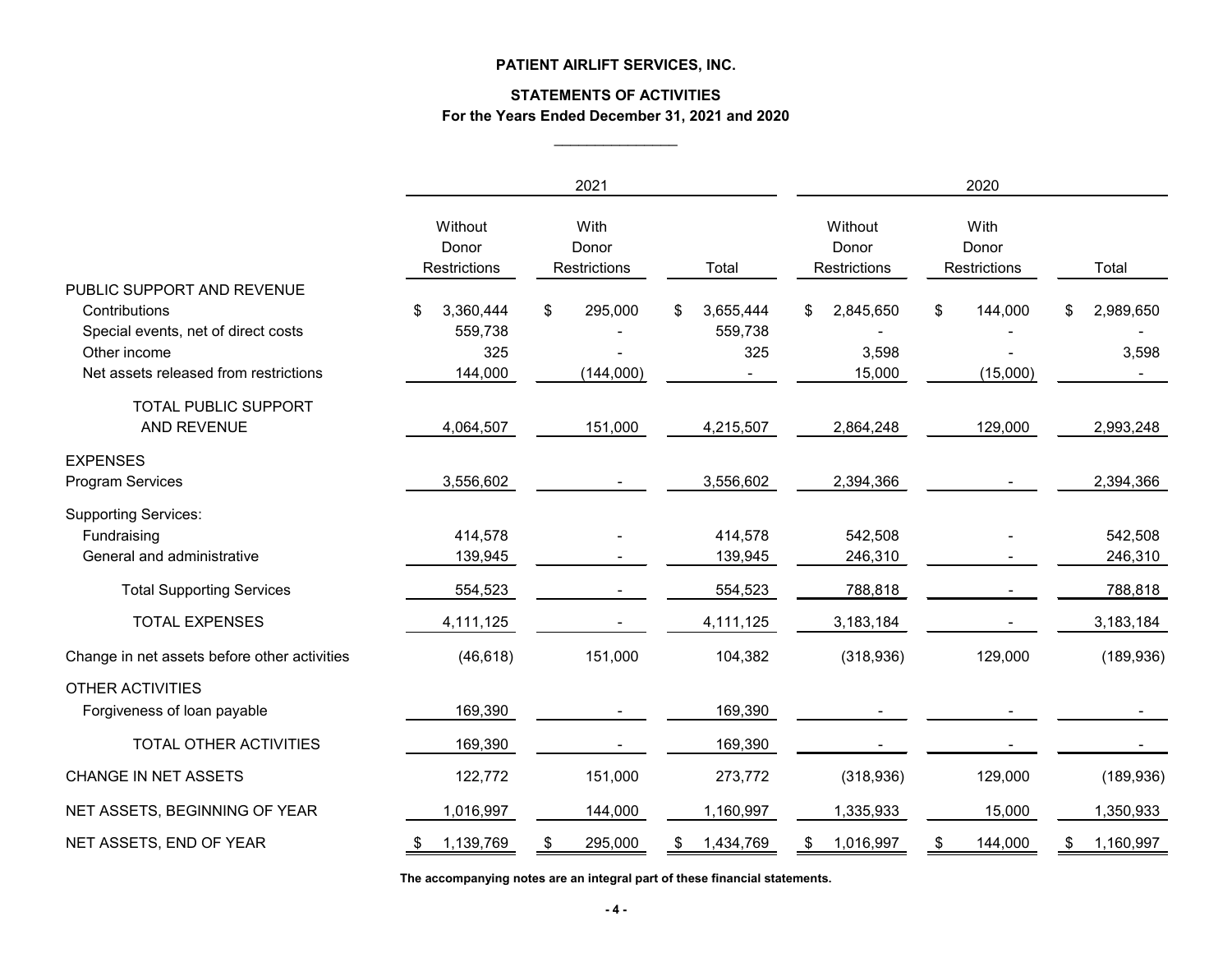## **STATEMENT OF FUNCTIONAL EXPENSES For the Year Ended December 31, 2021**

 $\frac{1}{2}$ 

|                                         |                            | <b>Supporting Services</b> |                               |                   |
|-----------------------------------------|----------------------------|----------------------------|-------------------------------|-------------------|
|                                         | Program<br><b>Services</b> | Fundraising                | General and<br>Administrative | Total             |
|                                         |                            |                            |                               |                   |
| In-kind contributions - pilot services  | 2,712,889<br>S             | \$                         | \$                            | 2,712,889<br>\$   |
| Salaries and employee benefits          | 399,793                    | 232,118                    | 89,031                        | 720,942           |
| Consultants                             | 89,144                     | 79,425                     | 31,334                        | 199,903           |
| Other                                   | 89,758                     | 7,381                      | 7,537                         | 104,676           |
| In-kind contributions - airline tickets | 97,200                     |                            |                               | 97,200            |
| Special events                          | 5,869                      | 84,211                     |                               | 90,080            |
| Depreciation                            | 47,607                     | 12,376                     | 1,557                         | 61,540            |
| Rent                                    | 44,708                     | 6,791                      | 4,386                         | 55,885            |
| Computer and software                   | 25,551                     | 15,981                     | 5,937                         | 47,469            |
| <b>Patient travel</b>                   | 43,651                     |                            |                               | 43,651            |
| Travel                                  | 432                        | 40                         | 163                           | 635               |
| Total                                   | 3,556,602                  | 438,323                    | 139,945                       | 4,134,870         |
| Less: Cost of direct benefits to donors |                            | (23, 745)                  |                               | (23, 745)         |
| <b>TOTAL EXPENSES</b>                   | 3,556,602                  | 414,578<br>\$              | 139,945<br>\$                 | 4, 111, 125<br>\$ |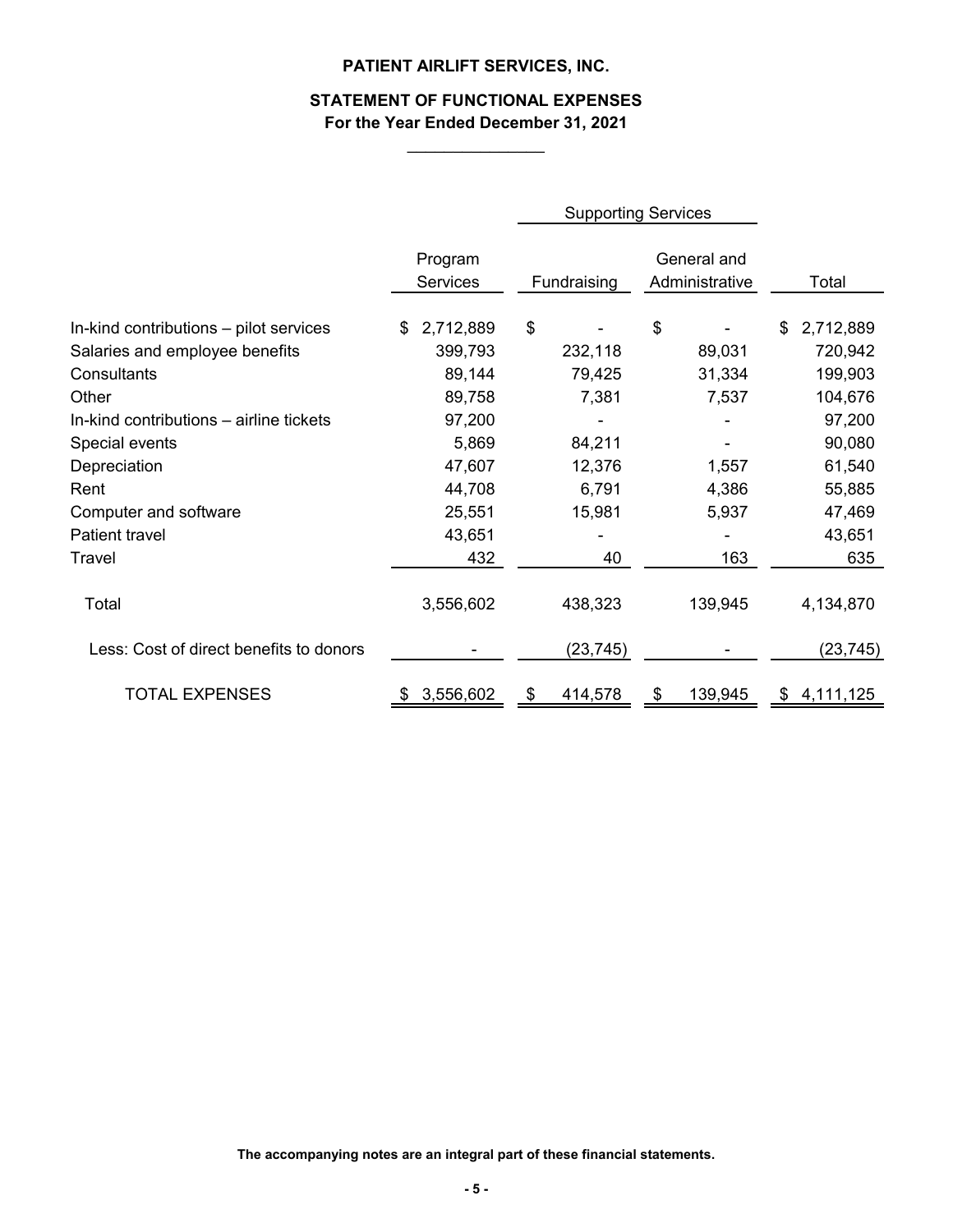## **STATEMENT OF FUNCTIONAL EXPENSES For the Year Ended December 31, 2020**

 $\frac{1}{2}$ 

|                                         |                            | <b>Supporting Services</b> |                               |                 |
|-----------------------------------------|----------------------------|----------------------------|-------------------------------|-----------------|
|                                         | Program<br><b>Services</b> | Fundraising                | General and<br>Administrative | Total           |
| In-kind contributions – pilot services  | 1,597,559<br>\$            | \$                         | \$                            | \$<br>1,597,559 |
| Salaries and employee benefits          | 328,858                    | 293,985                    | 182,031                       | 804,874         |
| Consultants                             | 57,920                     | 132,500                    | 38,148                        | 228,568         |
| Other                                   | 119,372                    | 43,065                     | 11,285                        | 173,722         |
| Depreciation                            | 80,938                     | 20,827                     | 2,410                         | 104,175         |
| In-kind contributions - airline tickets | 99,200                     |                            |                               | 99,200          |
| Rent                                    | 50,605                     | 6,326                      | 6,534                         | 63,465          |
| Computer and software                   | 23,293                     | 23,290                     | 5,750                         | 52,333          |
| <b>Patient travel</b>                   | 36,271                     | 486                        |                               | 36,757          |
| Special events                          |                            | 20,832                     |                               | 20,832          |
| Travel                                  | 350                        | 1,197                      | 152                           | 1,699           |
| <b>TOTAL EXPENSES</b>                   | 2,394,366                  | 542,508<br>\$              | 246,310<br>\$                 | 3,183,184<br>\$ |

**The accompanying notes are an integral part of these financial statements.**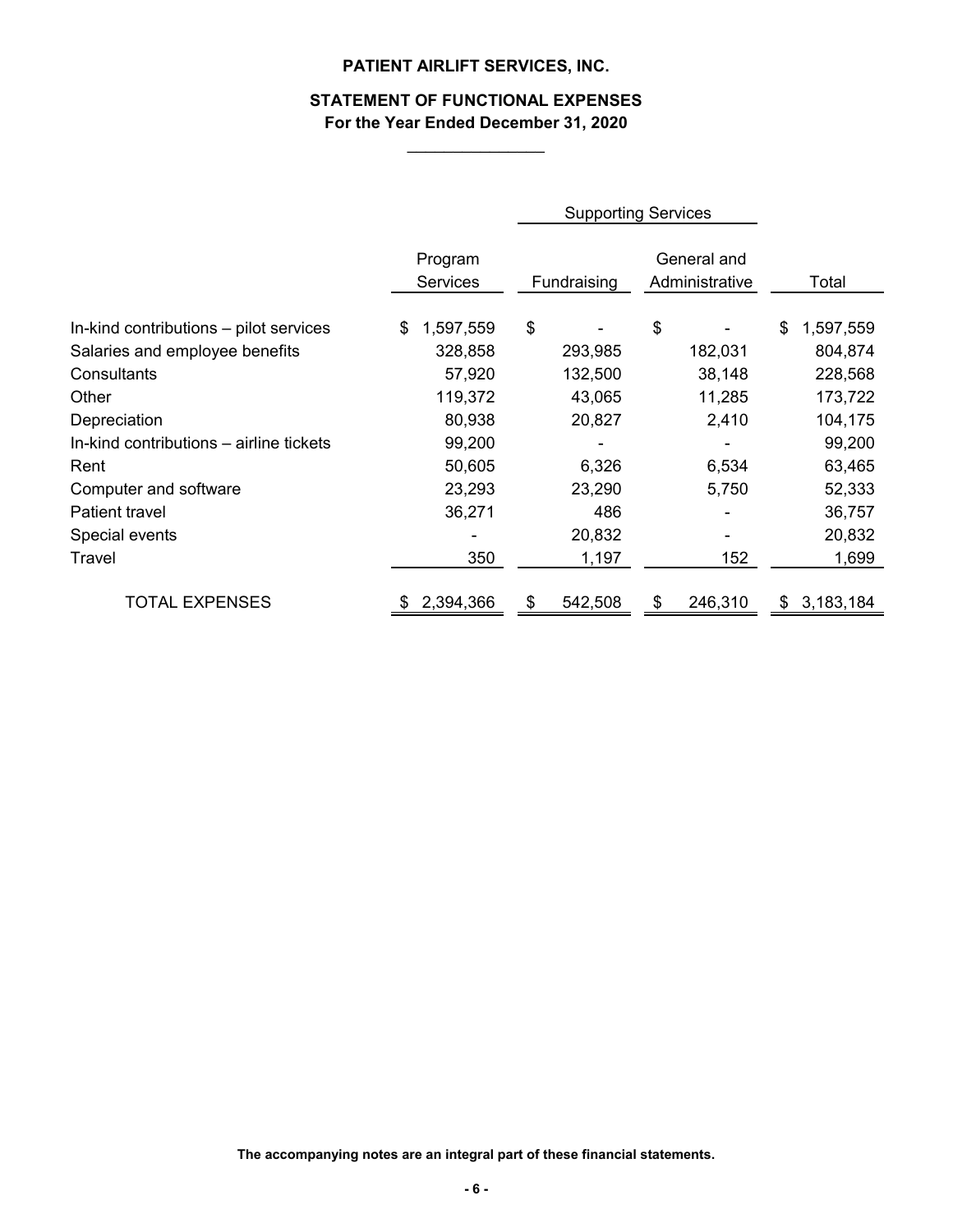## **STATEMENTS OF CASH FLOWS For the Years Ended December 31, 2021 and 2020**

 $\frac{1}{2}$ 

|                                                           | 2021          |    | 2020       |
|-----------------------------------------------------------|---------------|----|------------|
| CASH FLOWS FROM OPERATING ACTIVITIES                      |               |    |            |
| Change in net assets                                      | \$<br>273,772 | \$ | (189, 936) |
| Adjustments to reconcile change in net assets to net cash |               |    |            |
| provided by (used in) operating activities:               |               |    |            |
| Depreciation                                              | 61,540        |    | 104,175    |
| Forgiveness of loan payable                               | (169, 390)    |    |            |
| Changes in assets and liabilities:                        |               |    |            |
| Contributions receivable                                  | 5,285         |    | (37, 809)  |
| Prepaid expenses and other assets                         | 2,163         |    | (5,095)    |
| Accounts payable and accrued expenses                     | (15, 598)     |    | (9,849)    |
| Refundable advance                                        | (1,235)       |    | (108, 765) |
|                                                           |               |    |            |
| NET CASH PROVIDED BY (USED IN)                            |               |    |            |
| <b>OPERATING ACTIVITIES</b>                               | 156,537       |    | (247, 279) |
|                                                           |               |    |            |
| CASH FLOWS FROM FINANCING ACTIVITIES                      |               |    |            |
| Proceeds from Paycheck Protection Program Ioan            |               |    | 169,390    |
|                                                           |               |    |            |
| NET CASH PROVIDED BY FINANCING ACTIVITIES                 |               |    | 169,390    |
|                                                           |               |    |            |
| NET INCREASE (DECREASE) IN CASH AND                       |               |    |            |
| <b>CASH EQUIVALENTS</b>                                   | 156,537       |    | (77, 889)  |
|                                                           |               |    |            |
| CASH AND CASH EQUIVALENTS, BEGINNING OF YEAR              | 1,275,247     |    | 1,353,136  |
|                                                           |               |    |            |
| CASH AND CASH EQUIVALENTS, END OF YEAR                    | 1,431,784     | S. | 1,275,247  |
|                                                           |               |    |            |
| NONCASH FINANCING ACTIVITIES                              |               |    |            |
| Forgiveness of loan payable                               | 169,390       | \$ |            |
|                                                           |               |    |            |

**The accompanying notes are an integral part of these financial statements.**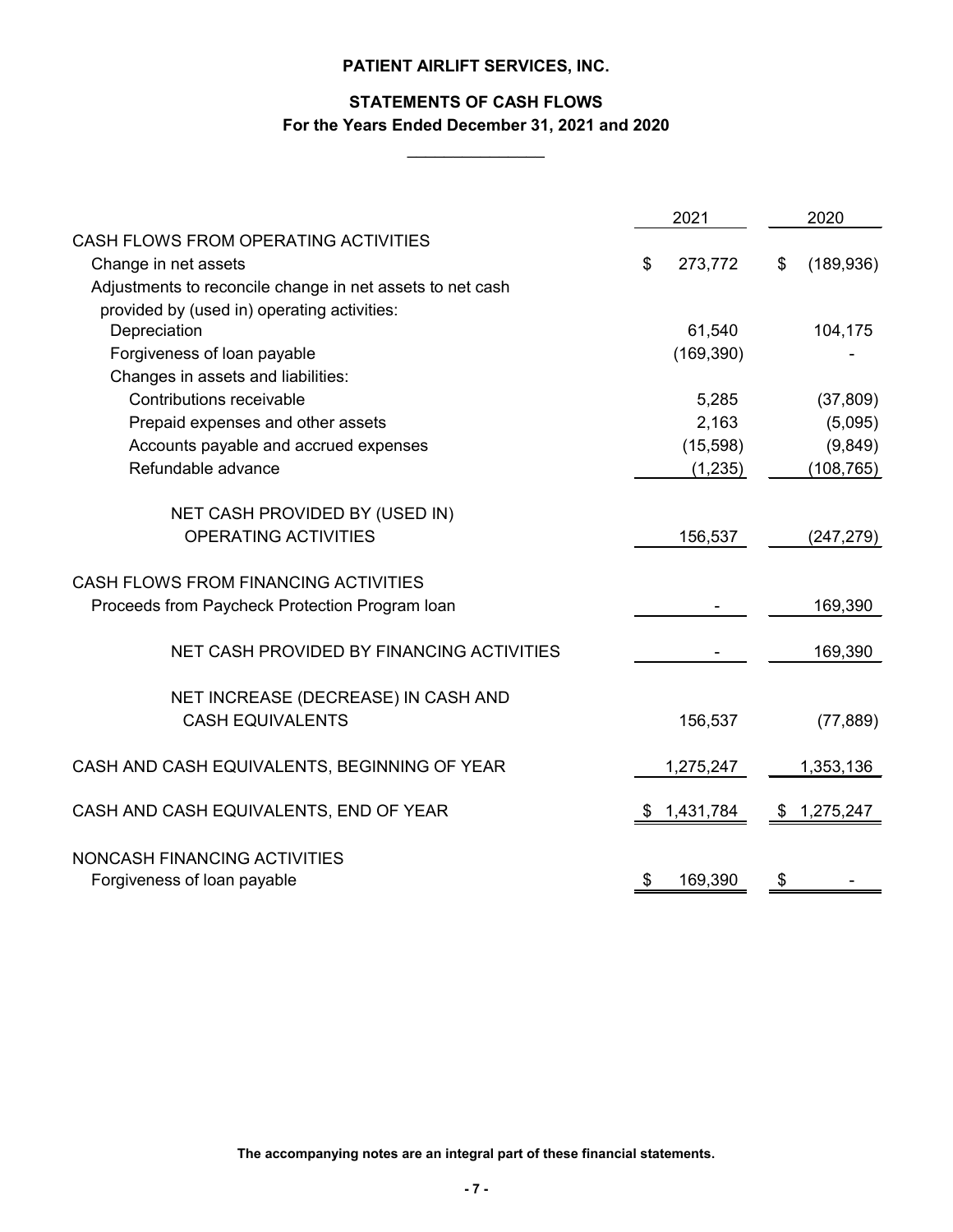## **NOTES TO FINANCIAL STATEMENTS For the Years Ended December 31, 2021 and 2020**

 $\overline{\phantom{a}}$  , where  $\overline{\phantom{a}}$ 

## 1. Organization and Summary of Significant Accounting Policies

## **Organization**

Patient AirLift Services, Inc. (the Organization) is a charitable nonprofit organization whose purpose is to arrange free air transportation within the entire northeast United States for individuals requiring medical care and for other humanitarian purposes.

## **Basis of Presentation**

The accompanying financial statements have been prepared on the accrual basis of accounting in conformity with accounting principles generally accepted in the United States of America (GAAP).

## **Classification of Net Assets**

Net assets without donor restrictions represent the portion of expendable funds that are available for any purpose in performing the primary objectives of the Organization at the discretion of the Organization's management and the Board. Net assets with donor restrictions represent funds that are specifically restricted by donors for use in various programs and/or for a specific period of time. These donor restrictions can be temporary in nature in that they will be met by actions of the Organizations or by the passage of time. Other donor restrictions are perpetual in nature, whereby the donor has stipulated that the funds be maintained in perpetuity.

When a donor's restriction is satisfied, either by using the resources in the manner specified by the donor or by the passage of time, the expiration of the restrictions is reported in the financial statements by reclassifying net assets from net assets with donor restrictions to net assets without donor restrictions. Donor restricted contributions whose restrictions are met in the same reporting period are reported as without donor restrictions.

## **Cash and Cash Equivalents**

Cash and cash equivalents include highly-liquid investments with an original maturity of three months or less when acquired.

### **Contributions Receivable**

Contributions are recognized when the donor makes a pledge to the Organization that is, in substance, unconditional.

The Organization uses the allowance method to determine uncollectible contributions receivable. The allowance is based on management's analysis of specific promises made.

### **Revenue Recognition**

Contributions are recognized when cash, securities or unconditional promises to give are made or when donated services are received. Special events revenue is recognized when the event occurs, and performance obligations are satisfied.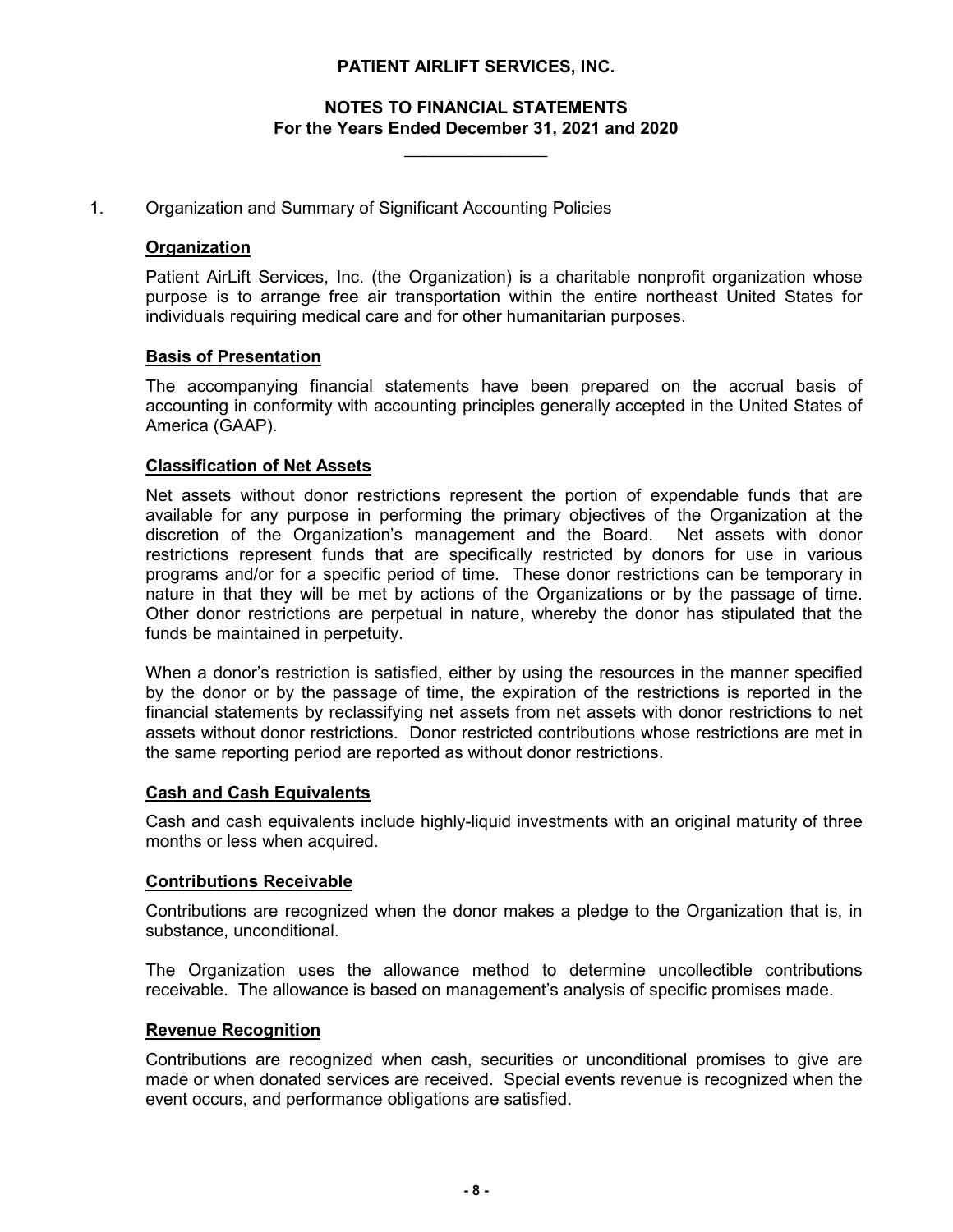## **NOTES TO FINANCIAL STATEMENTS For the Years Ended December 31, 2021 and 2020**

 $\overline{\phantom{a}}$  , where  $\overline{\phantom{a}}$ 

1. Organization and Summary of Significant Accounting Policies (continued)

## **Revenue Recognition (continued)**

Transactions where the resource provider often receives value indirectly by providing a societal benefit, although the societal benefit is not considered to be of commensurate value, are deemed to be contributions. Contributions are classified as either conditional or Contributions are classified as either conditional or unconditional. A conditional contribution is a transaction where the Organization has to overcome a barrier or hurdle to be entitled to the resource and the resource provider is released from the obligation to fund or has the right of return of any advanced funding if the Organization fails to overcome the barrier. The Organization recognizes the contribution revenue upon overcoming the barrier or hurdle. Any funding received prior to overcoming the barrier is recognized as a refundable advance.

Unconditional contributions are recognized as revenue and receivable when the commitment to contribute is received.

Contributions are recorded as either with donor restrictions or without donor restrictions. Contributions are recognized as contributions with donor restrictions if they are received with donor stipulations that limit the use of the donated asset. Contributions received with no donor stipulations are recorded as contributions without donor restrictions.

## **Functional Expenses**

The costs of providing program and other activities have been summarized on a functional basis in the statements of activities. Accordingly, certain costs have been allocated among program services and administrative services benefited. Salaries and related benefits for certain employees are attributable to more than program or supporting function and have been allocated based on estimated time and effort. Such allocations are determined by management on a proportional percentage basis. The percentages are reviewed annually and the amount each department is charged depends on the type of cost. In the cases where costs can be easily allocated to a function by usage, they are directly charged to it.

## **Property and Equipment and Related Depreciation and Amortization**

Furniture and equipment are recorded at cost if purchased or at fair value on the date of donation. Depreciation is provided on the straight-line basis over the estimated useful life of the asset (three to seven years). Expenditures for repairs and maintenance are expensed as incurred.

## **401(k) Plan**

For eligible employees, the Organization maintains a defined contribution 401(k) plan (the Plan) whereby the Organization matches 50% of qualified employee contributions made, up to a maximum of 6% of individual's salaries contributed. The Organization made matching contributions to the Plan amounting to \$12,000 for the each of the years ended December 31, 2021 and 2020.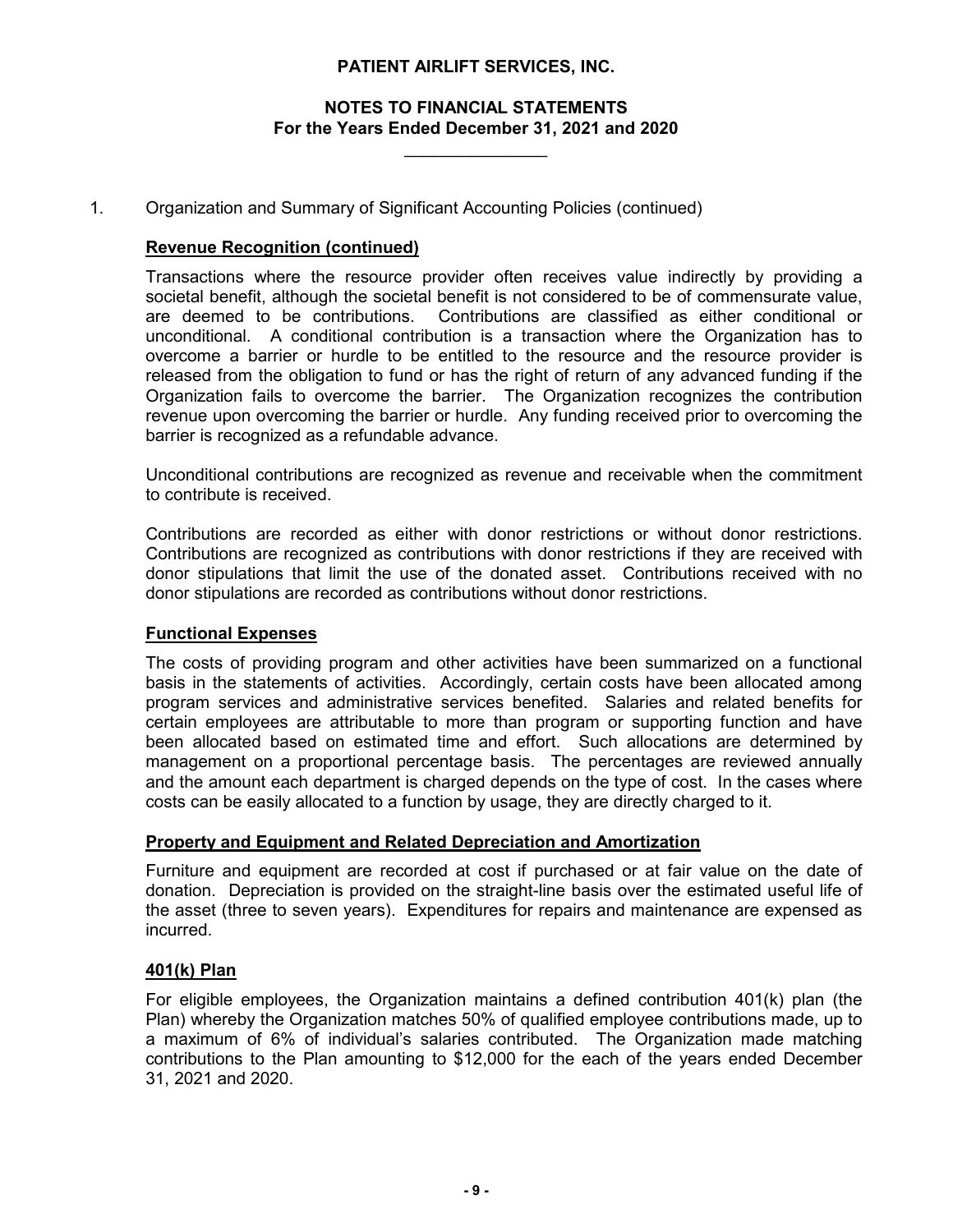## **NOTES TO FINANCIAL STATEMENTS For the Years Ended December 31, 2021 and 2020**

 $\overline{\phantom{a}}$  , where  $\overline{\phantom{a}}$ 

1. Organization and Summary of Significant Accounting Policies (continued)

## **Estimates**

The preparation of financial statements in conformity with accounting principles generally accepted in the United States of America requires management to make estimates and assumptions that affect certain reported amounts and disclosures. Accordingly, actual results could differ from those estimates.

2. Property and Equipment

Property and equipment are comprised of the following:

|                                           |                                     | 2021                             | 2020                             |
|-------------------------------------------|-------------------------------------|----------------------------------|----------------------------------|
| Office equipment<br>Furniture<br>Software |                                     | \$<br>51,265<br>7,010<br>285,913 | \$<br>51,265<br>7,010<br>285,913 |
|                                           | <b>Total Property and Equipment</b> | 344,188                          | 344,188                          |
|                                           | Less: Accumulated Depreciation      | (342,427)                        | (280,887)                        |
|                                           | Property and Equipment, Net         | <u>1,761</u>                     | <u>63,301</u>                    |

Depreciation and amortization expense for the years ended December 31, 2021 and 2020 amounted to \$61,540 and \$104,175, respectively.

## 3. Related Party Transactions

The Organization receives contributions and donated pilot services from certain members of the Board of Directors. Contributions received totaled \$103,812 and \$39,175 for the years ended December 31, 2021 and 2020, respectively. Donated pilot services received totaled \$317,569 and \$329,931 for the years ended December 31, 2021 and 2020, respectively.

## 4. In-kind Contributions

The Organization records various types of in-kind contributions and include the donated services received from related parties. Contributed services are recognized at fair value if the services received (a) created or enhance long-lived assets or (b) require specialized skills, are provided by individuals possessing those skills and would typically need to be purchased if not provided by donation. Contributions of tangible assets are recognized at fair value when received. In-kind contributions are included in contributions and are offset by like amounts included in program expenses on the statements of activities.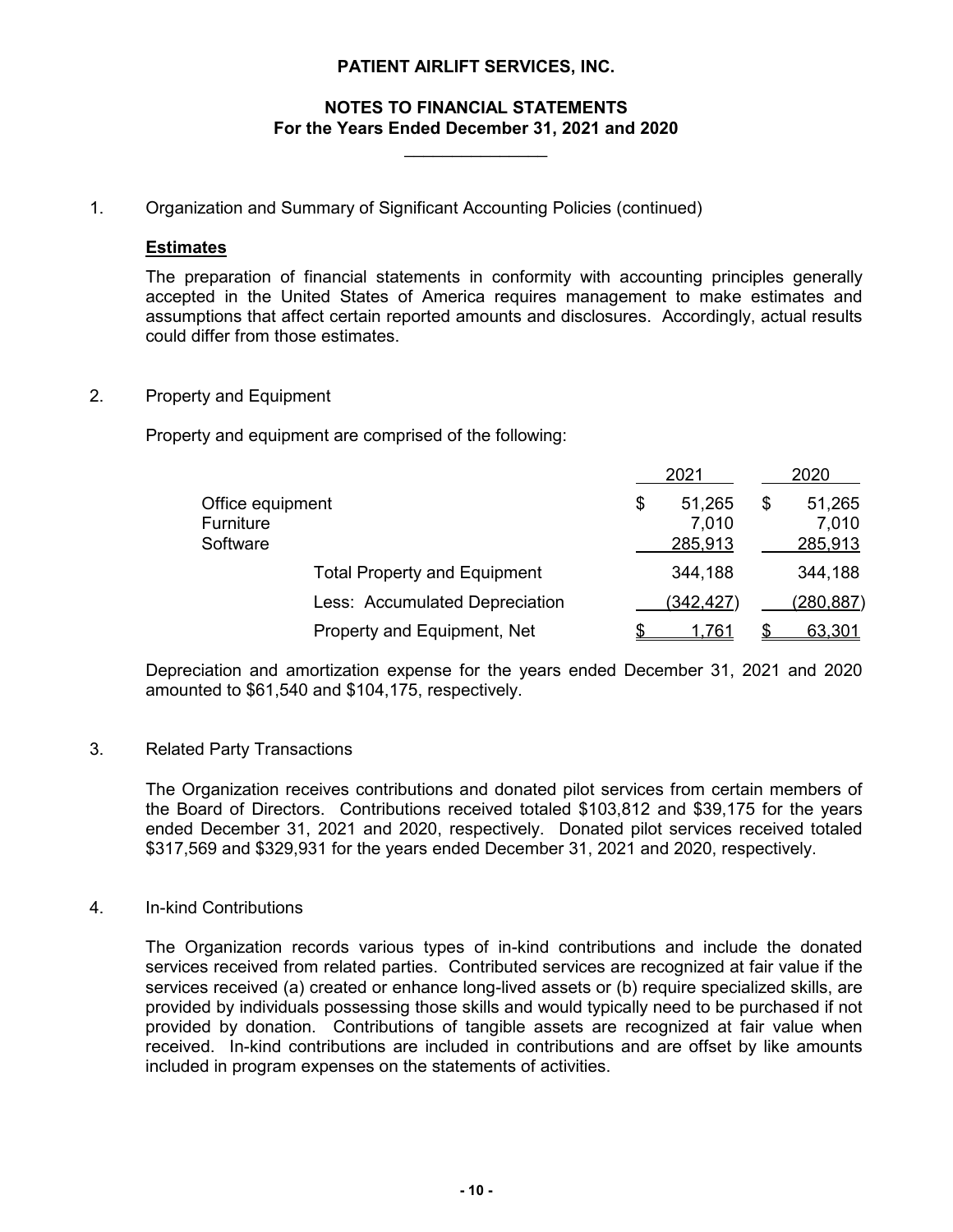## **NOTES TO FINANCIAL STATEMENTS For the Years Ended December 31, 2021 and 2020**

 $\overline{\phantom{a}}$  , where  $\overline{\phantom{a}}$ 

### 4. In-kind Contributions (continued)

The Organization received the following in-kind contributions during the years ended December 31, 2021 and 2020, with fair values as follows:

|                 | 2021                      |             |
|-----------------|---------------------------|-------------|
| Pilot services  | $$2,712,889$ $$1,597,559$ |             |
| Airline tickets | 97.200                    | 99,200      |
| Total           | \$ 2,810,089              | \$1,696,759 |

### 5. Paycheck Protection Program Loan Payable

On May 8, 2020, the Organization entered into a Small Business Administration (SBA) loan with its financial institution under the Paycheck Protection Program (PPP) for the amount of \$169,390. The loan will mature on May 8, 2022, and bears a fixed interest rate of 1% per annum. Monthly payments of principal and interest will commence ten months after the end of the forgiveness covered period. The loan amount may be eligible for forgiveness pursuant to the PPP, which established minimum amounts of the loan to be used to cover payroll costs and the remainder used for mortgage interest, rent and utility costs over a specified period of time after the loan was made and based on the assumption that the number of employees and compensation levels are maintained. On February 16, 2021, the Organization received approval of the PPP loan forgiveness request. As a result, the Organization recognized the forgiveness of the loan principal in the amount of \$169,390 in the accompanying statement of activities.

### 6. Net Assets

### **Net Assets With Donor Restrictions**

Net assets with donor restrictions were restricted for the following purposes or period for the years ended December 31, 2021 and 2020:

|                                                                            |   | 2021                         |   | 2020                        |
|----------------------------------------------------------------------------|---|------------------------------|---|-----------------------------|
| Subject to expenditure for specified purpose:                              |   |                              |   |                             |
| Pediatric flights<br>Location specific flights<br>Illness specific flights | S | 115,000<br>50,000<br>100,000 | S | 100,000<br>20,000<br>19,000 |
| <b>Total Subject to Expenditure</b><br>for Specified Purpose               |   | 265,000                      |   | 139,000                     |
| Subject to passage of time:                                                |   | 30,000                       |   | 5,000                       |
| <b>Total Net Assets With Donor Restrictions</b>                            |   | 295.000                      |   | 44.000                      |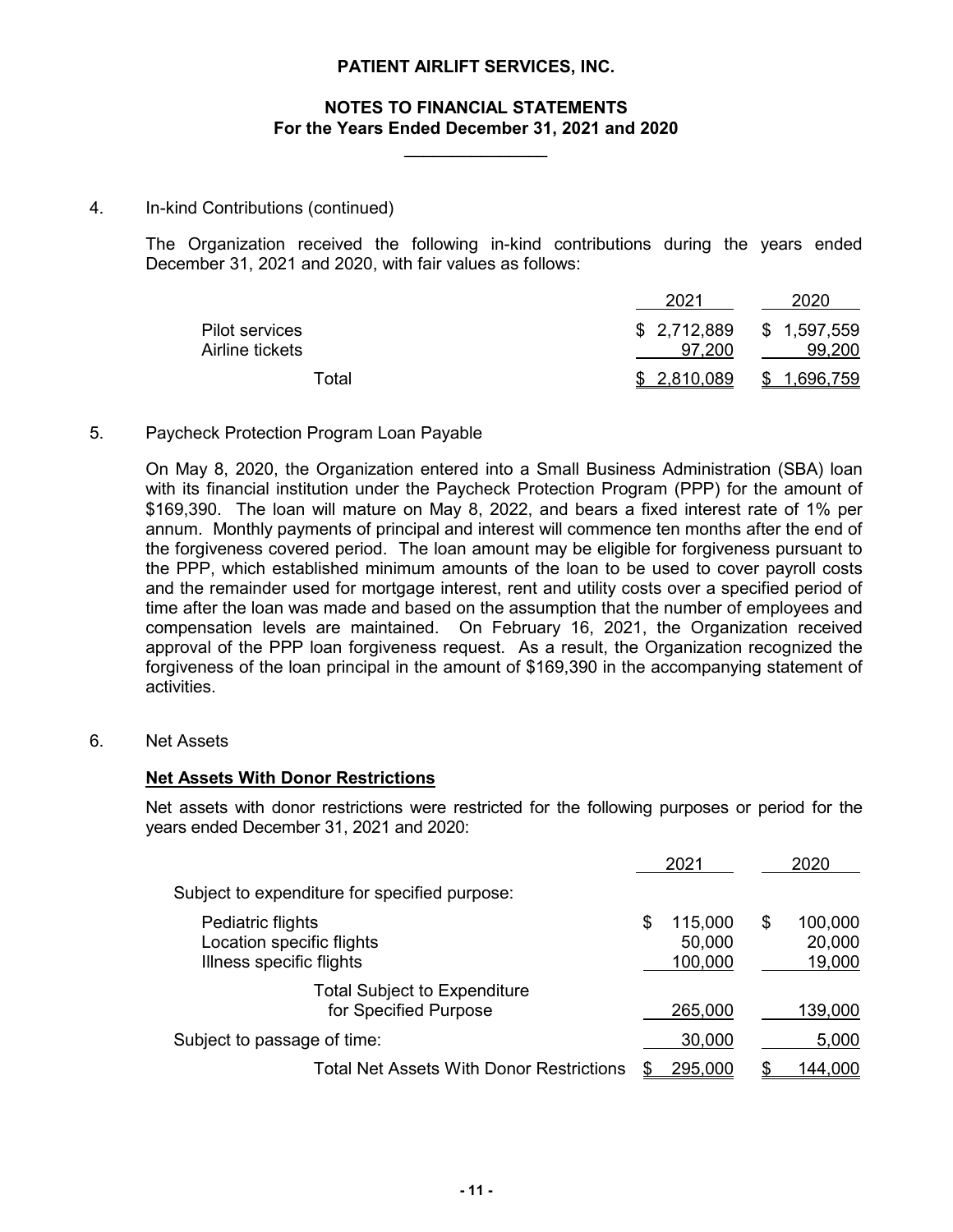## **NOTES TO FINANCIAL STATEMENTS For the Years Ended December 31, 2021 and 2020**

 $\overline{\phantom{a}}$  , where  $\overline{\phantom{a}}$ 

7. Commitments and Risks

## **Concentration of Credit Risk**

The Organization maintains its cash with a commercial financial institution in aggregate balances that may exceed, at times, the Federal Deposit Insurance Corporation (FDIC) insured limit of \$250,000 per depositor per institution. While the amounts at times exceed the amount guaranteed by federal agencies and, therefore, bear some risk, the Organization has not experienced, nor does it anticipate, any loss of funds. The Organization monitors the creditworthiness of this institution and has not experienced any historical credit losses on its cash.

## **Lease Commitments**

The Organization entered into an operating lease commitment on October 31, 2016 for a fiveyear period that commenced on March 1, 2017. This lease was modified during the year ended December 31, 2021, which served to reduce the Organization's office space and extend the term of the lease through February 2027. Effective September 1, 2021, the monthly rate was \$3,200. This rate increased by \$100 beginning on March 1, 2023, and every March 1 for the subsequent years through the end of the lease. Future minimum lease payments under non-cancelable leases, by year end in the aggregate, as of December 31, 2021 are as follows:

| For the Year Ending<br>December 31, |              |
|-------------------------------------|--------------|
| 2022                                | \$<br>38,400 |
| 2023                                | 39,400       |
| 2024                                | 40,600       |
| 2025                                | 41,800       |
| 2026                                | 43,000       |
| Thereafter                          | 7,200        |
| Total                               |              |

Rent expense amounted to \$55,885 and \$63,465 for the years ended December 31, 2021 and 2020, respectively.

### **Risks and Uncertainties**

The COVID-19 outbreak in the United States has caused business disruption through mandated and voluntary closing of businesses across the country for non-essential services. While the disruption is expected to be temporary, there is considerable uncertainty about the duration of the closings. The Organization has been able to continue operations in a hybrid in-person and remote environment. The extent to which COVID-19 will continue to affect operations remains uncertain.